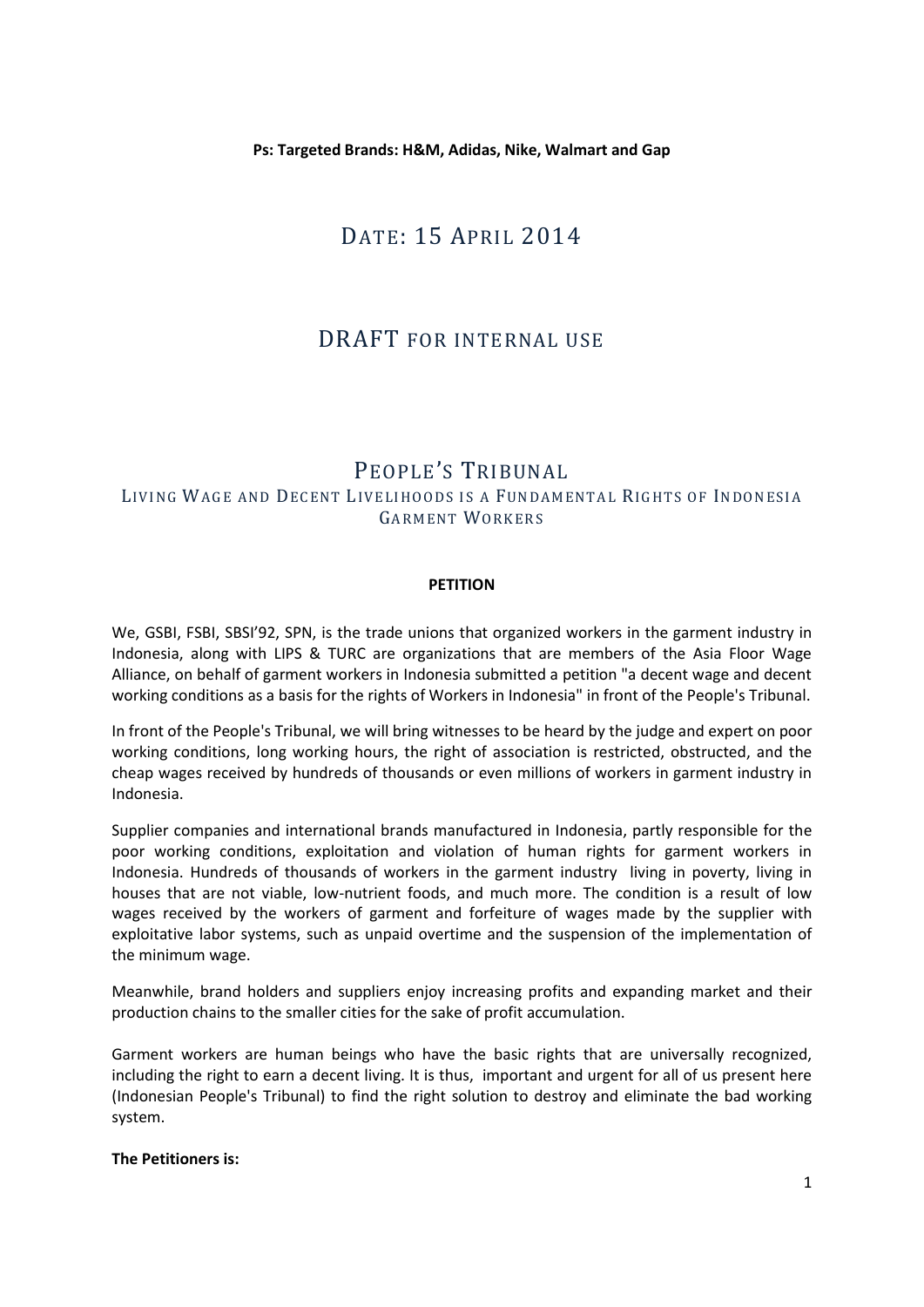Local host is AFW Indonesia <Asia Floor Wage Indonesia>, which consists of four labor organizations of the Unions that organize garment workers, and two social organizations that concern working condition and support the labor movement for a living wage and decent working conditions for the workers in the garment industry.

#### **Asia Floor Wage Indonesia, consisting of:**

- 1. Federation of Independent Trade Union (GSBI)
- 2. Federasi of Indonesia Trade Union (FSBI)
- 3. National Trade Union (SPN)
- 4. Trade Union Right Centre (TURC)
- 5. Intitute of Sedane Labour Information (LIPS)

### **And other union who are part of the petitioners:**

6. Indonesia Prosperity Trade Union 1992 (SBSI'92)

Our vision is the garment workers in Indonesia must have jobs, decent wages and decent working conditions, and living with dignity and humanely.

**Asia Floor Wage Alliance** was officially formed in 2006, and nearly 71 organizations from 17 countries in Asia, Europe, and North America are joined in this alliance. There's garment industry unions, NGOs, consumer groups, research institutes which are part of this vast network. However, our core leadership comes from the garment trade union movement in Asian countries. We also mobilize consumers in the north and lobbying garment retailers and major brands through our international partners in the north.

The **Clean Clothes Campaign (CCC)** is dedicated to improving working conditions and supporting the empowerment of workers in the global garment and sportswear industries. Since 1989, the CCC has worked to help ensure that the fundamental rights of workers are respected. educate and mobilise consumers, lobby companies and governments, and offer direct solidarity support to workers as they fight for their rights and demand better working conditions.

The Clean Clothes Campaign is an alliance of organisations in 16 European countries. Members include trade unions and NGOs covering a broad spectrum of perspectives and interests, such as women's rights, consumer advocacy and poverty reduction.

CCC relies on a partner network of more than 200 organisations and unions in garment-producing countries to identify local problems and objectives, and to help us develop campaign strategies to support workers in achieving their goals. It cooperate extensively with similar labour rights campaigns in the United States, Canada, and Australia. CCC believes that in order for a living wage to become a reality brands and retailers and governments must take action.

### **Preamble**

According to the International Labour Organisation (ILO), "Wage employment and wages are central to the world of work. Approximately half of the global labour force works for a wage. Living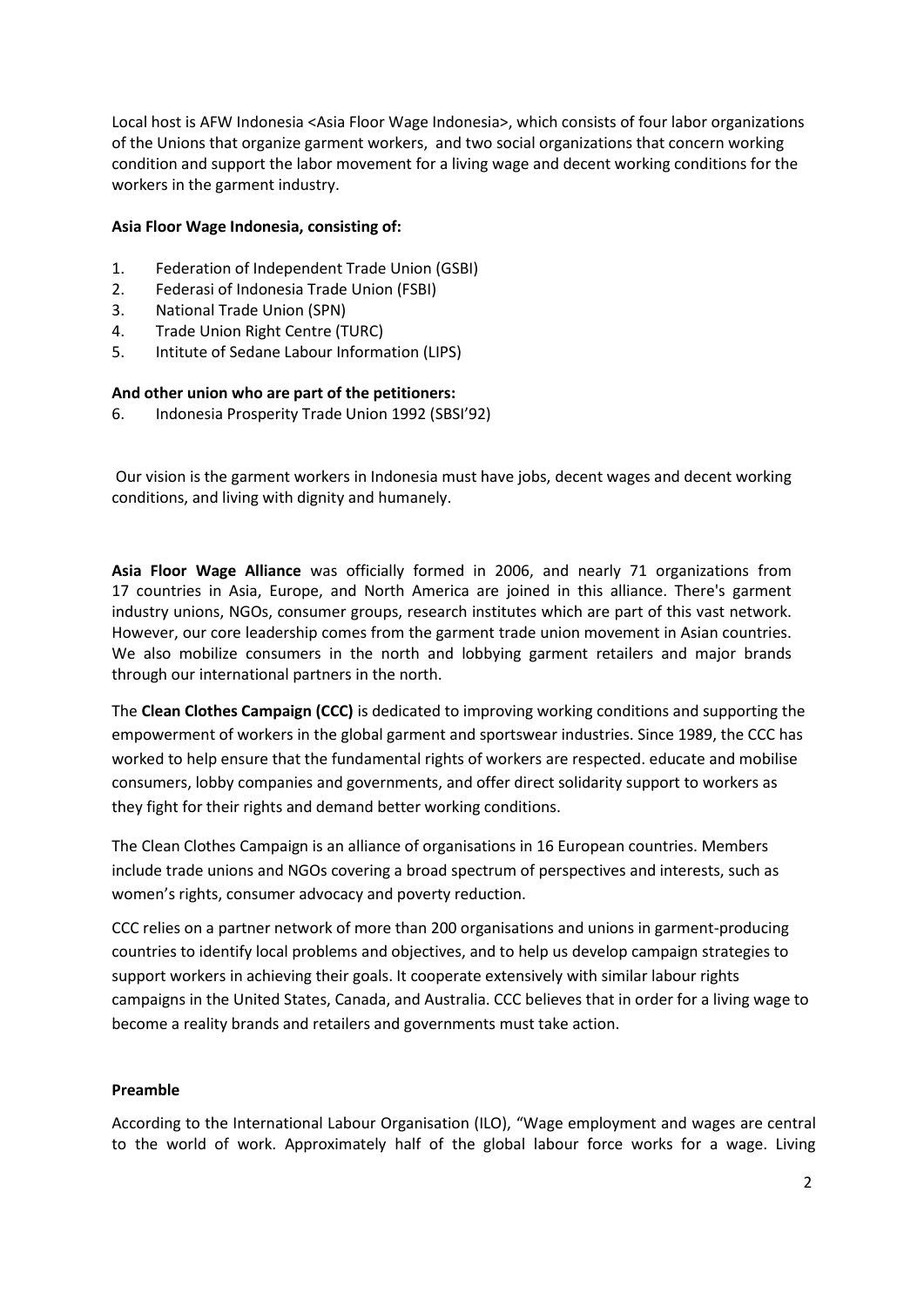standards and the livelihood of wage earners and families depend on the level of wages, when and how they are adjusted and paid. Wages are a major component of overall consumption and a key factor in the economic performance of countries. The enormous expansion of the labour force participating directly and indirectly in the international exchange of goods and services and the growing interdependence of low-, middle- and high-income countries has squarely placed wages at the centre of the debate on globalization" (Global Wage Report 2008).

In 1944, the International Labour Organisation (the ILO) adopted the *Declaration of Philadelphia*, as an addition to the ILO's constitution. The *Declaration* articulated key principles: labour is not a commodity, freedom of expression and of association are essential to sustained progress, poverty anywhere constitutes a danger to prosperity everywhere, and that all human beings have the right to pursue both their material well-being and their spiritual development in conditions of freedom and dignity, of economic security and equal opportunity.

In June 2008, the International Labour Conference adopted an *ILO Declaration on Social Justice for a Fair Globalization*, based on the principles in the *Declaration of Philadelphia*. The *Declaration on Social Justice* supports "policies in regard to wages and earnings, hours and other conditions of work, designed to ensure a just share of the fruits of progress to all..." The 2008 Declaration recognises the importance of "full employment and the raising of standards of living, a *minimum living wage* and the extension of social security measures to provide a basic income to all in need..." In other words, social security, a decent wage, and formal and full employment are essential for a minimum living standard.

The importance of setting a *minimum wage* is to signal that not all conditions of work, or of life, are subject to negotiation or coercion. The significance of setting a *living wage* is that it makes concrete the idea that work should provide for one's life – that a working person should never, despite their efforts, be unable to support themselves and their families.

The Universal Declaration states in Article 23 (3) that "Everyone who works has the right to just and favourable remuneration ensuring for himself and his family an existence worthy of human dignity, and supplemented, if necessary, by other means of social protection."

The International Covenant on Economic, Social and Cultural Rights (ICESCR) has two articles related to wage. Article 7 defines remuneration as providing workers at a minimum, with:

(i) Fair wages and equal remuneration for work of equal value without distinction of any kind, in particular women being guaranteed conditions of work not inferior to those enjoyed by men with equal pay for equal work;

- (ii) A decent living for themselves and their families in accordance with the provisions of the present Covenant;
- (iii) Safe and healthy working conditions;

(iv) R

est, leisure and reasonable limitation of working hours and periodic holidays with pay, as well as remuneration for public holidays

Article 11 (1) of ICESCR defines "the right of everyone to an adequate standard of living for himself and his family, including adequate food, clothing and housing, and to the continuous improvement of living conditions. The States Parties will take appropriate steps to ensure the realization of this right, recognizing to this effect the essential importance of international co-operation based on free consent.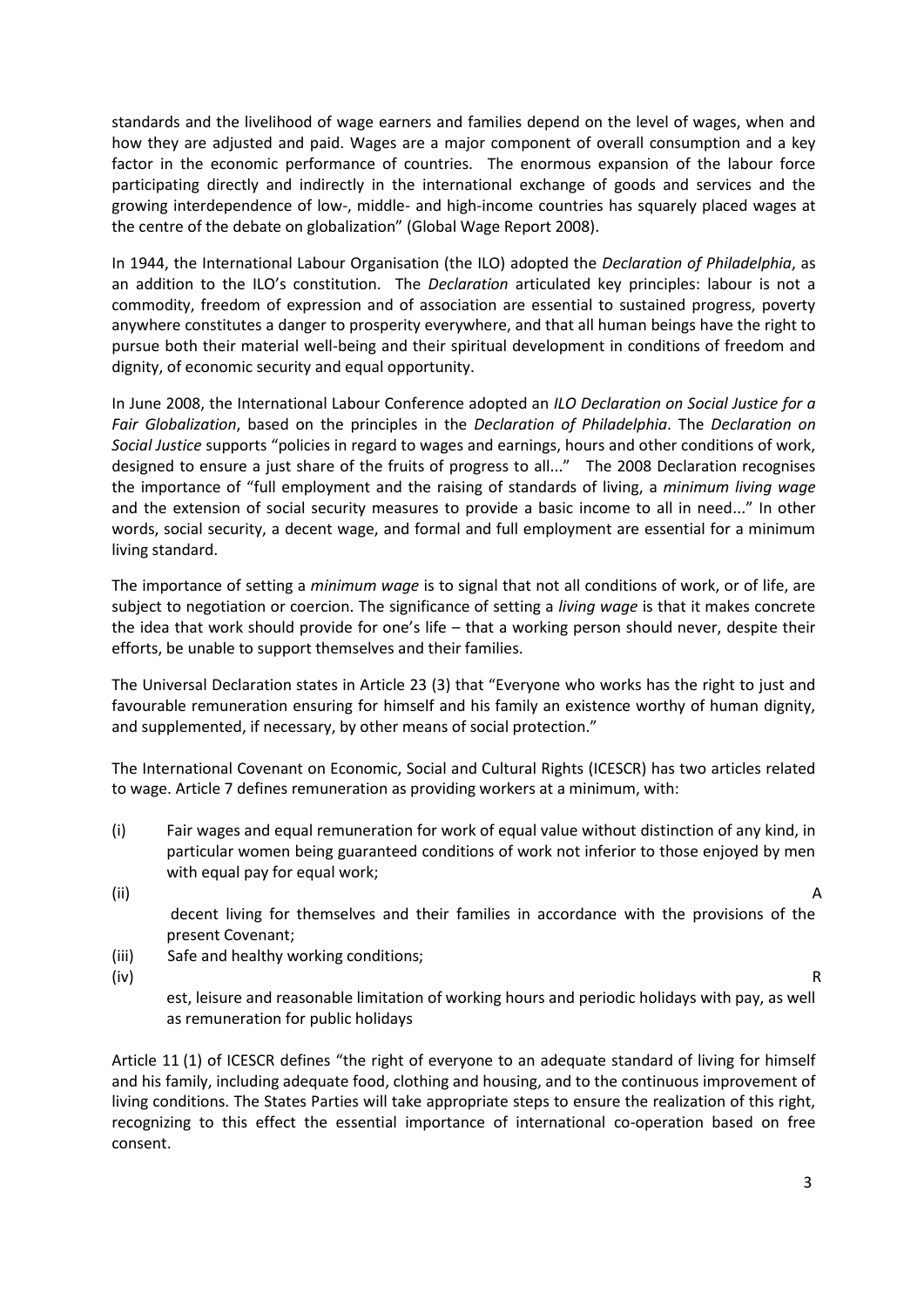The Convention on the Elimination of All Forms of Discrimination Against Women's Article 11 articulates the right to equal remuneration, including benefits, and to equal treatment in respect of work of equal value, as well as equality of treatment in the evaluation of the quality of work; it prohibits, subject to the imposition of sanctions, dismissal on the ground of pregnancy or of maternity leave and discrimination in dismissals on the basis of marital status.

Unfortunately the universal body of human rights instruments and standards only imply rather than assert a positive "Right to Wage." Based on the ILO's standard on wage as described above, the Cambodia Peoples' Tribunal, as part of the Asia Floor Wage Campaign seeks to assert a "Right to Minimum Living Wage."

The relationship of wage to survival raises questions about the consequences of denial of wages. The growing gap between rich and poor and the increasing impoverishment of the majority of the working poor in Asia give rise to great economic inequality.

Denial of a minimum living wage is not only a grave injustice that perpetuates social, political and economic inequalities but jeopardises the entire global economic well-being, where the productive forces are deprived of the means of basic survival and of opportunities for development. Denial of a *minimum living wage* as a right directly impacts on the realization of universal and indivisible human rights, as illustrated herein:

**Right to life:** The insecurities that arise when workers are paid less than minimum wage make it impossible to actually satisfy the right to life, as it denies access to medical care in case of illness or accidents; it prevents the household from purchasing necessary nutritious food on a day to day basis; it removes the means to provide education to children towards improving their living standards; it means outright starvation for those without access to emergency assistance and relief goods in times of calamities or natural or man-made disasters.

**Right to equal opportunity:** The global gender division of labour, where female dominated industries are characterized by lower than minimum wages and exploitative practices, sustains the global manufacturing industry, and is central to their profit-driven survival. Thus violating the right to equal opportunity and the right to minimum wage is the norm for those industries which seek to be socalled globally competitive.

**Right to equal protection of the law:** Propelled by globalisation, countries have created legal and political environments where it will be more difficult to petition the government to protect the right to minimum wage. Workers that have unionised and waged struggles on wage issues find that they lack the necessary protection against arbitrary dismissals or terminations. Many companies simply do not allow the formation and registration of unions.

**Right to decent working hours:** As a result of both challenging industrial relations and the need to satisfy their most basic necessities, garment workers are compelled to work overtime hours when their wages are below minimum wage. This subliminal form of coercion may be concealed, but its consequences clearly are visible in the daily struggles of workers who have succumbed to lengthy working hours to earn that scant extra revenue for survival. In light of such, the AFW grasps the need to establish a *minimum living wage,* as a means to impede forced labour and to ensure a liberating, not limiting society.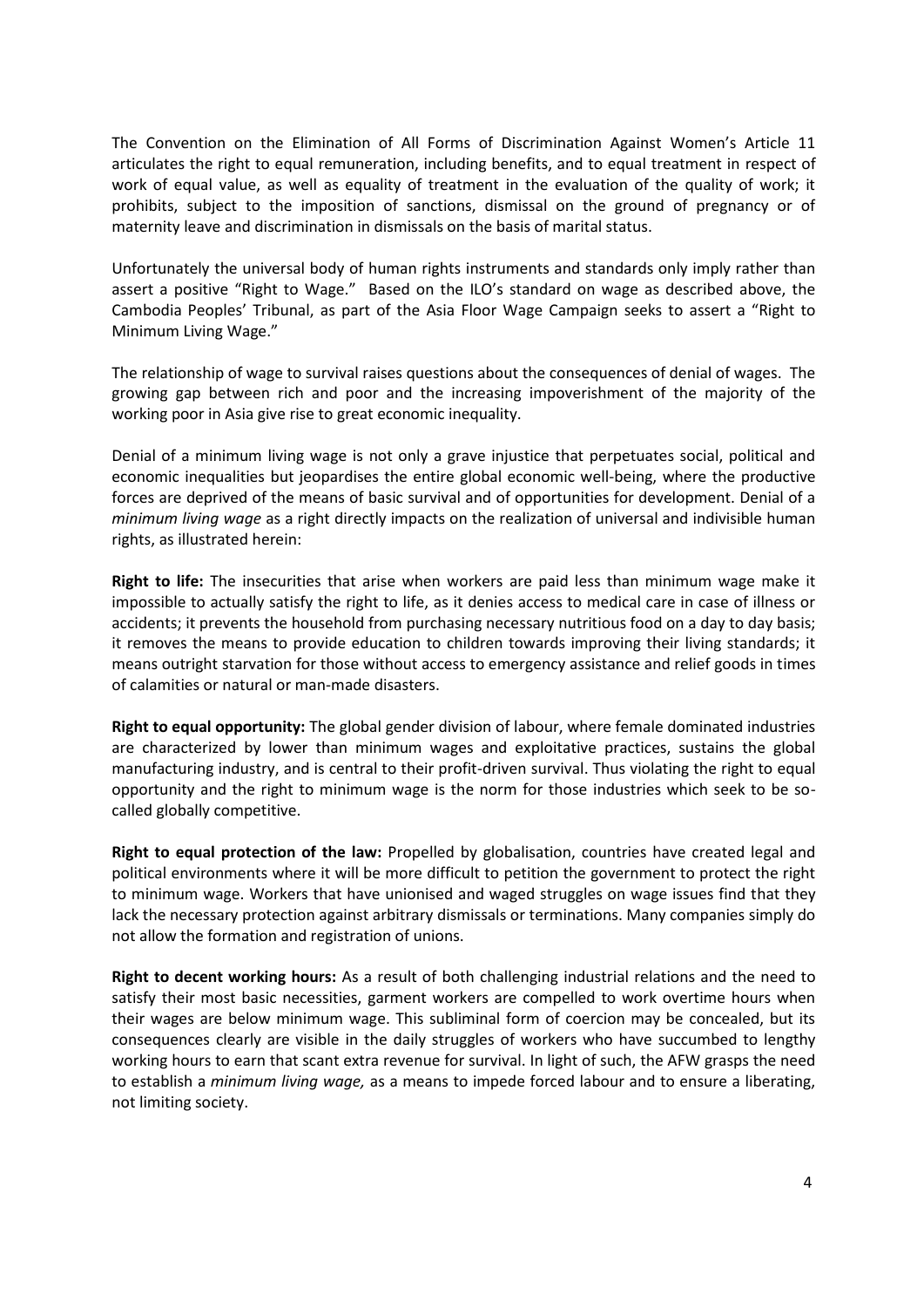**Right to a standard of living adequate for himself and his family:** Without a decent *minimum living wage*, by no means are workers able to meet their basic needs of food, shelter or clothing. Based on pragmatic accounts of what is to be considered as decent, the AFW would ensure that their wages are capable of satisfying such basic necessities.

The proliferation of various public and private institutions, the increasing levels of mediation, and the growing complexity of the global economic structure have made accountability for the denial of wage difficult and elusive. In order to make "Right to Minimum Living Wage" justiciable, both public and private institutions would need to be identified and mechanisms implemented for the delivery of this right.

### **The situation of Garment workers in Indonesia**

#### Introduction

Indonesia is the country's top five manufacturers of garments for the global market , and the garment industry in Indonesia is an important industry in the absorption of Indonesian workers as well as the second largest contributor out of non-oil to the economy of Indonesia (state income).

In the last ten years, the garment industry in Indonesia has increased significantly , despite some periods experienced crisis of impact of global garment market liberalization ( post- quota ), but not for a long time industry garment in Indonesian back up and continue to grow in 7 years last . At least 1 million workers working in this sector , and tend to increasing in line with the expansion of the garment industry to the small towns in Indonesia. However , while the garment industry is growing and the value of Indonesia's garment exports in the global market increasing, the workers still working under conditions that remain even tend to work with the pressure outside the limits of the ability of workers themselves .

### **Concerns**

Many garment companies in Indonesia employ the workers to contract system, although legally regulated by the Employment Act, but the practice is applied garment industries actually violate the provisions of the law. The phenomenon of the contract labor system has been running long before the enactment of labor law (2003), and a trend for the all industries is no exception garment industry is an industry that absorbs workforce with middle skills.

Contract labor system, especially short-term contracts is a major problem for the workers, in addition to not provide certainty on the job, workers who work with short-term contract system prone to violations of their fundamental rights as workers. Many cases are encountered, garment workers who work with the system of contracts received wages below the minimum wage, do not get Social Security, unpaid overtime, and it is difficult to get a chance to rest or permission when sick.

Another practice that is also commonly found in the garment industry, which employed contract workers, precisely placed at the core parts in production. Many years of working with contract status without certainty appointment became permanent status, without social security, do not get allowances (Meal and Transportation), and for women workers who work contracts also do not get the right to maternity leave - if not prohibit pregnant during contract, or terminate the contract if the company know that women workers concerned is pregnant.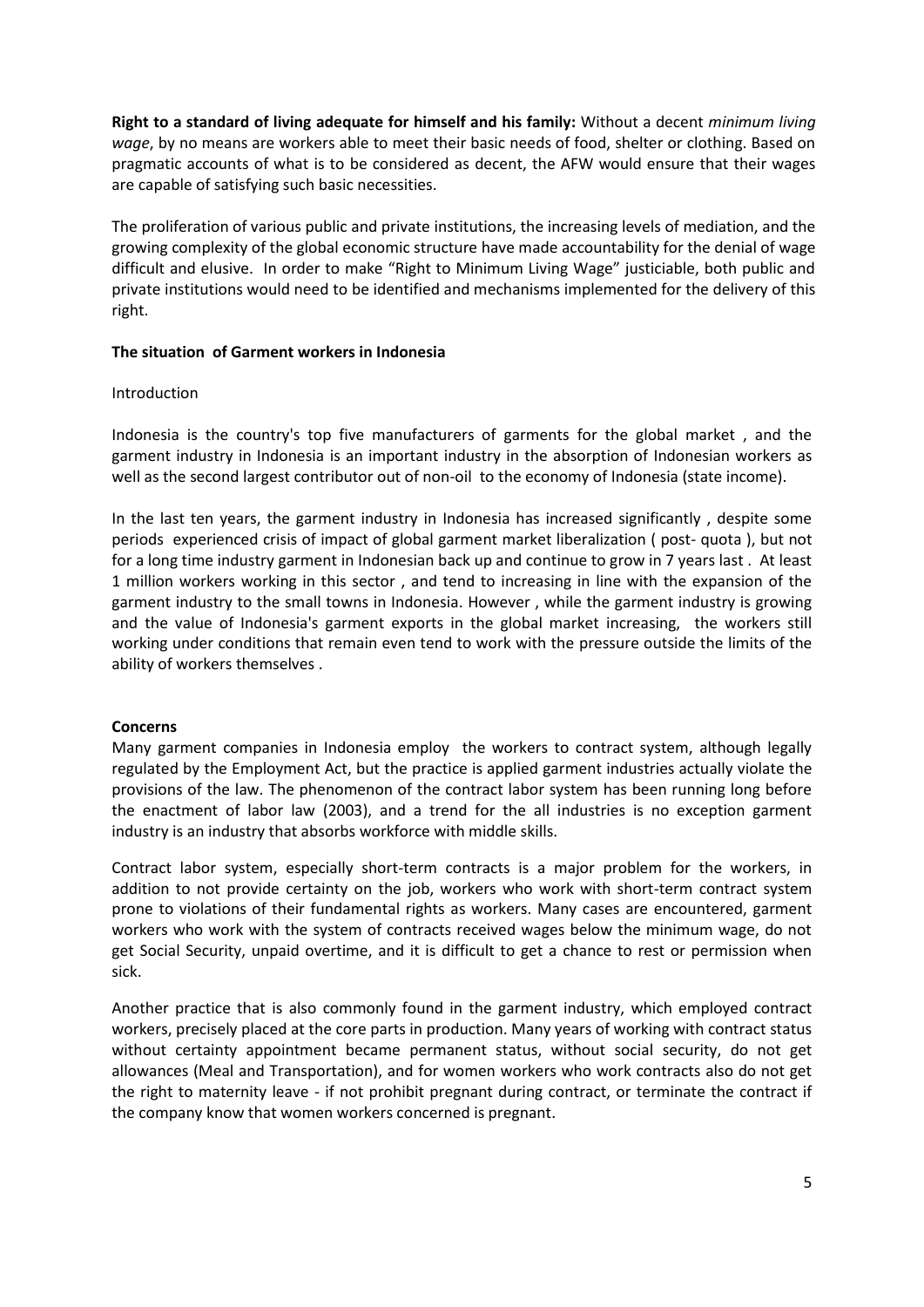The system of contract labor is further aggravated the lives of the workers, the workers are forced to obey, be silent and no bargaining power. Even the practice of contract labor in the garment industry is also a major barrier to freedom of association, due the employer will easily terminate the employment or terminate the employment relationship prematurely simply because the workers became the members of trade union or organize a trade union

Another problem is wages. In the last 5 years the demands of minimum wage increases are done by workers in Indonesia continues to increase and hike. Not less than 3 million workers of various types of industries in various regions in Indonesia, engaged in strikes and demonstrations to demand higher wages to the government.

Increasing of wage are expected to improve the lives of workers become better, it does not bring change for the better for the workers and their families. Factor, wage increases of only ranging 11- 15% (national scale) each year that can not be fully enjoyed by garment workers as a result of the many garment companies suspend the minimum wage. Recorded in 2013, as many as 949 companies in Indonesia simultaneously to propose suspension of the minimum wage to the governor, and no less than 669 companies get permits suspension of the minimum wage, and mostly in the areas that became the basis of the garment industry, such as West Java (257 company), Banten (136 companies), Jakarta (50 companies), Central Java (27 companies) and East Java (31 companies).

And more surprisingly, most of the garment industry that the suspension of the minimum wage are large companies that produce international brands with huge production capacity.

Of course, workers and trade unions fight against the suspension of the minimum wage by the company, but the entrepreneur especially entrepreneurs in the garment industry have campaign "if the garment workers demanding higher wages, then the buyer will reduce their orders and move to another country. Not only that, the entrepreneurs also threatened to relocate to other areas in Indonesia whose wages are relatively inexpensive or they will do efficiency (dismissal).

In Indonesia, the majority of workers employed in the garment industry are women, and not less than 30% of them are the single breadwinners and working to meet basic needs their families, such as food, water, housing, health and education for their childrens. It's mean the women workers is what creates the great profit for the supplier companies and brand owners in the garment industry, but they are also the most exploited and oppressed as a result of poor working system. Not a bit of garment companies who employ women workers until late at night do not provide guarantee of safety.

### **The Petition:**

The Petitioner presents to the Peoples Tribunal on Minimum Living Wage as a Fundamental Right of Indonesia Garment Workers the following testimonies:

- 1. 1 case study from workers and women workers in the garment industry in Indonesia
- 2. 1 case study of workers producing for one brand
- 3. 1 case study of workers producing for a second brand
- 4. 1 case study of workers producing for a third brand
- 5. 1 case study of workers producing for a fourth brand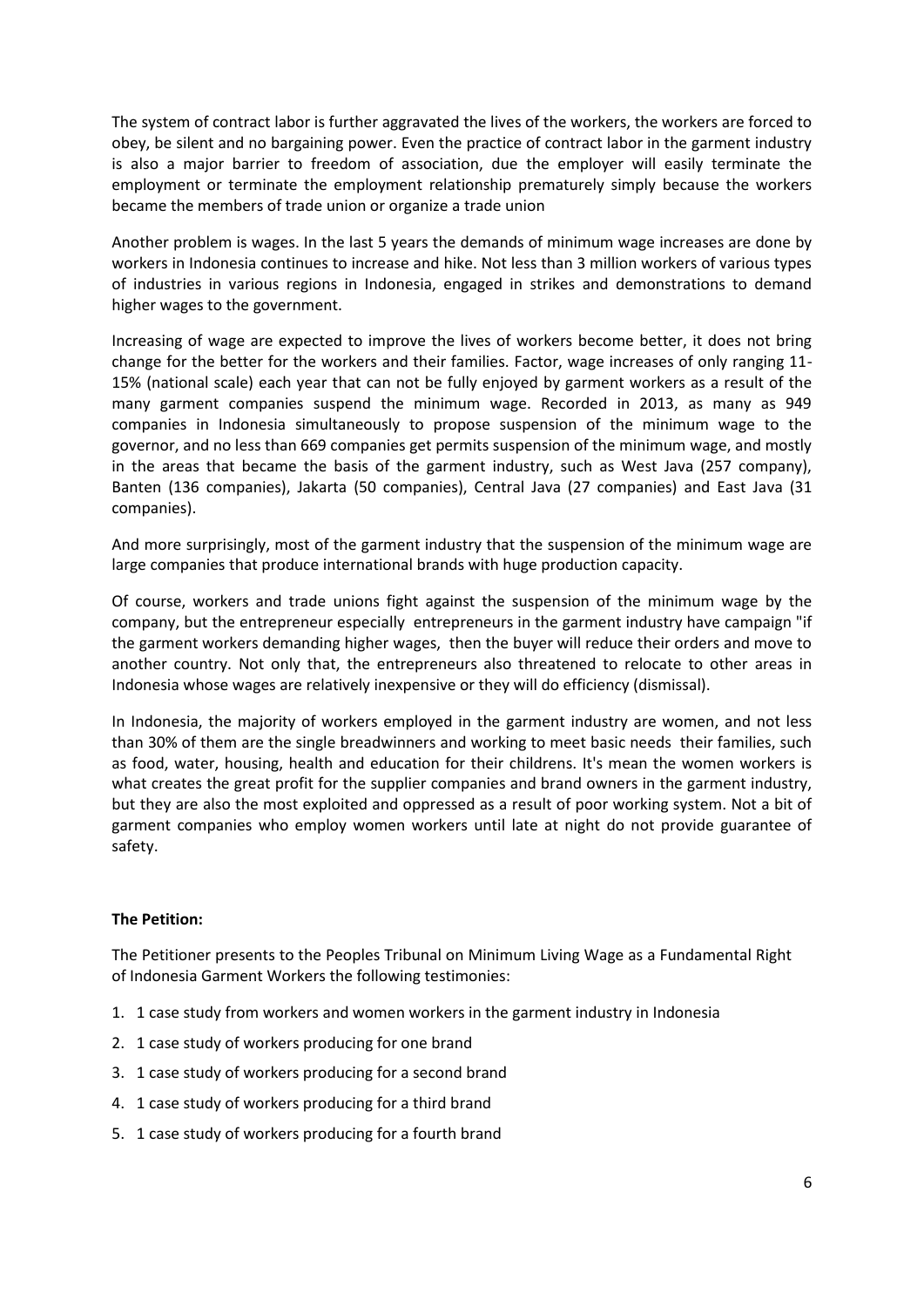6. Expert testimony on Indonesia political economic overview and garment industry related to labour wages

- 7. Expert testimony on Policy on garment industry
- 8. Expert testimony on Indonesia Labour law pertaining to Garment Industry
- 9. Expert testimony on Practice and violation of Freedom of Assoociation in Indonesia
- 10. Expert testimony on Practice of Contract system in garment industry
- 11. Expert testimony on Brands and Living Wage

12. Expert testimony on Jobs with Justice's view on view on Walmart purchasing practices and the brand's possibility of supporting Living Wage

13. Expert testimony on Global Supply Chains in Indonesia: Workers' Rights and Labor **Compliance** 

14. Expert testimony on H&M purchasing practices and the brand's possibility of supporting Living Wage

- 15. Expert testimony on AFW is doable
- 16. Stakeholder presentation on Government Perspective
- 17. Stakeholder presentation from Manufacturer
- 18. Stakeholder presentation from Brand 1
- 19. Stakeholder presentation fromm Brand 2
- 20. Stakeholder presentation from Brand 3
- 21. Stakeholder presentation from Brand 4
- 22. Stakeholder presentation from Brand 5
- A. The Petitioner, through the People's Advocate, argues that the rise in minimum wage in Indonesia, granted as a result of massive protests by garment workers, are being systematically subverted by the employers of supplier factories. Management successfully pressurises workers through fear and intimidation to accept wages lower than the minimum wage and is granted permission by the government to "suspend" the payment of minimum wages. The actions of the employers, and their acceptance by the government without scrutony and due diligence, deny the legal wages and thereby diminish the power of collective bargaining by workers. The multinational brands tacitly accept this situation: they take advantage of the undermining of collective bargaining agreements andthe subversion of the legal wages affecting their industry.
- B. The Petitioner argues that garment unions in Indonesia that fight for workers' welfare are being actively destroyed through the extreme increase in short-term contracts and labour sub-contracting. Management successfully pressurises workers through fear and intimidation to give up their permanent status and enter into short-term contracts, to give up their union membership, and to go against the existing collective bargaining agreements. The multinational brands have full knowledge of this unfair labour practice and have taken no measures to protect Freedom of Association and Right to Collective Bargaining. They have failed to do due diligence and institutionalise managerial systems to ensure respect for core labour standards, specifically Freedom of Association and Right to Collective Bargaining.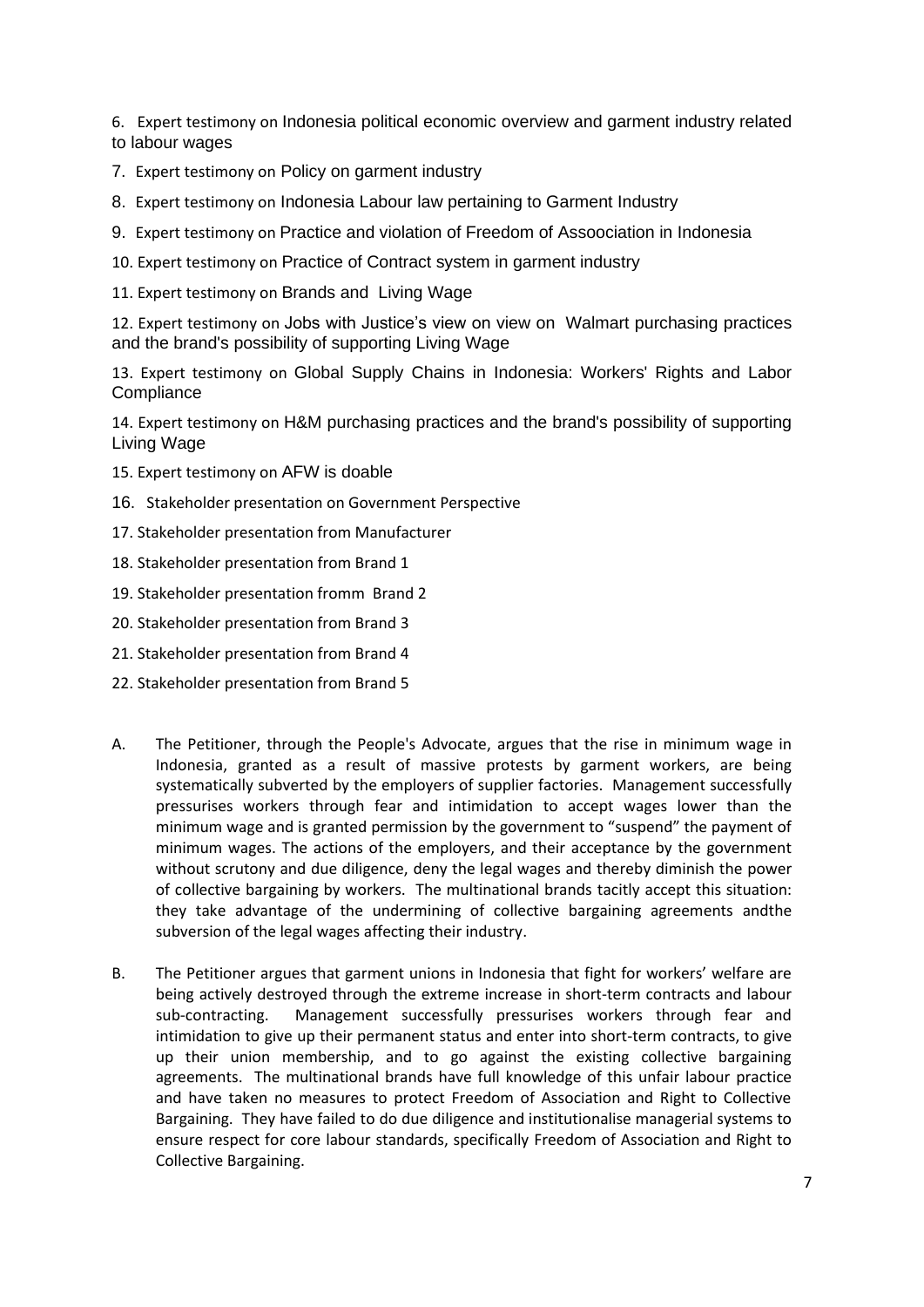- C. The Petitioner argues that the legal system for industrial dispute resolution has weakened and thereby compromised workers' access to justice. The system of Ad hoc judges for the Supreme Court in labour cases has reduced the faith of workers in the judicial system. The government has abdicated its responsibility in ensuring public interest in the resolution of Industrial Disputes. In doing so, it has relegated this important public responsibility and duty to private realms.
- D. The Petitioner argues that the government has failed to contain, investigate and prosecute the increase in unfair labour practices, including criminal actions, of the management. Workers' power to challenge such practices has weakened and the criminalisation of labour disputes has accelerated.
- E. The Petitioner argues there is further deprivation of wages by the garment company through unpaid overtime in an industry known for very long hours. In addition, there is deficit of wages paid to workers in the garment sector in Indonesia because even under the provisions of the minimum wage the value is still far below a living wage standard required to buy staple foods, clothing and accommodation, health, transportation, education and communication and fulfil other responsibilities such as union dues, caring for children and the elderly, and other social fees.
- F. The Petitioner argues that Indonesia is a country that has ratified several international labor standards including the ILO Core Conventions, and that has made laws and regulations in accordance with international standards. But the practice is not applied in accordance with international standards and national legislation, thus giving an opportunity for employers to violate and circumvent the law.
- G. The Petitioner argues that garment workers lack access to social protection, especially in informal employment; lack protection for women workers, especially in relation to health and safety, sexual harassment, pregnancy and reproductive health, and child care.
- H. The Petitioner asserts that the majority of garment workers are women, young and often mothers who have double burden in the community as both homemakers and economic providers. The wage deficit deny their dreams: to get good education, to develop self, to get married, have children, take care of their parents, to build their own homes.
- I. The Petitioner argues that this cheap wage regime eliminates the capacities of garment workers to escape the cycle of poverty, improve their economic and political status, and keep dignity and their self-esteem.
- J. The Petitioner argues that the loss of living wage income for workers is simply too great an advantage for the multinational brands in garment industry by which they benefit from outsourcing production to cheaper wage countries.
- K. The Petitioner argues that it is possible for multinational brands to provide a living wage for workers in the garment industry and the proposed Asia Floor Wage as a minimum living wage option that meets the minimum requirements of decent labor standards. The demands of the Asia Floor Wage Alliance can be a solution to raising the wages of workers from the lowest rung of the industry, increasing their bargaining power throughout the